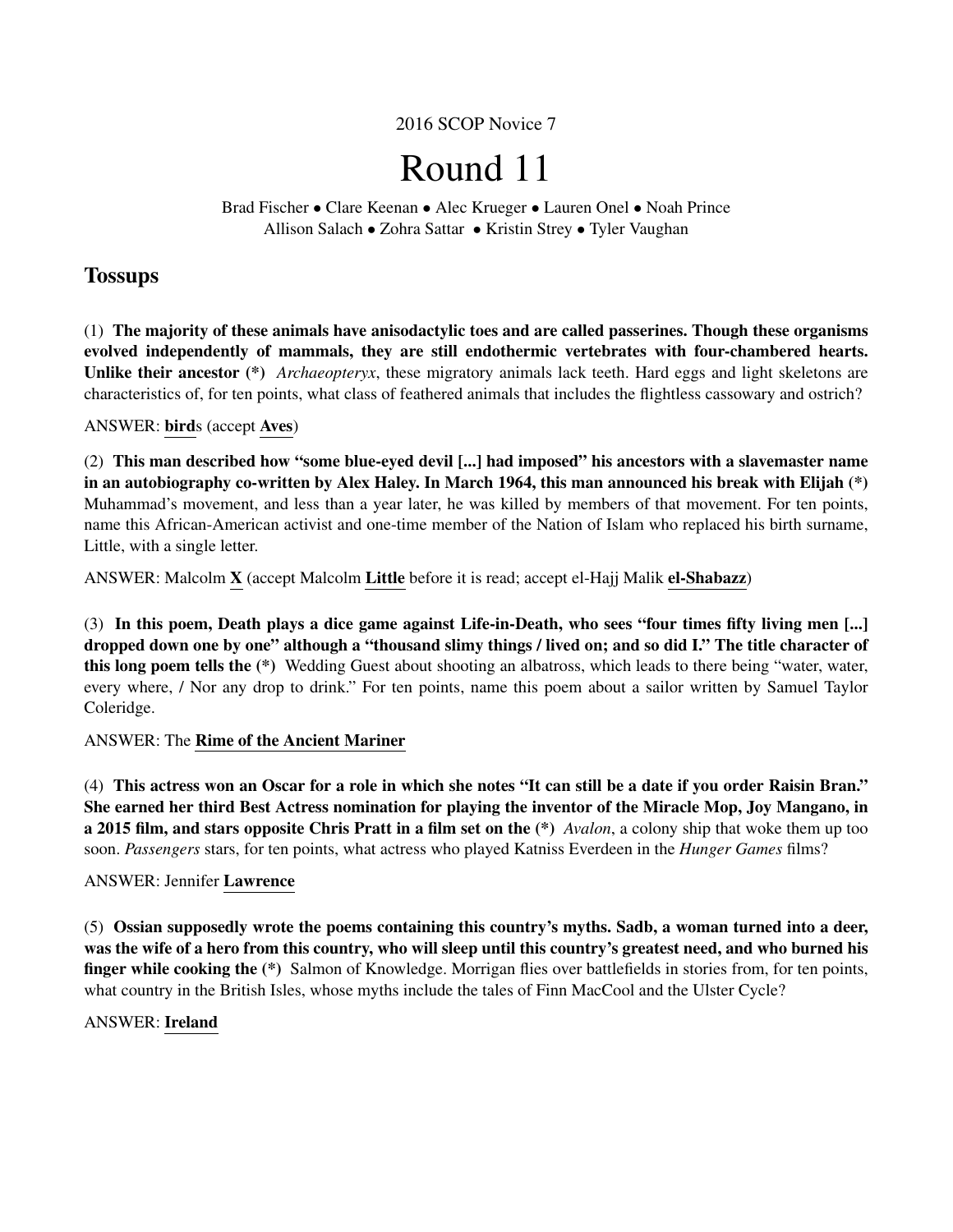(6) This author's novels include *Crabwalk*, and he parodied Heidegger's *Being and Time* in a novel about Walter Matern, *Dog Years*. This author wrote about "The Great Mahike" in *Cat and Mouse*, and about a man in a mental hospital who can break glass with his voice and stopped growing at the age of three. (\*) Oskar Matzerath is the protagonist of the first novel of this magical realist's *Danzig Trilogy*. For ten points, name this German author of *The Tin Drum*.

# ANSWER: Günter Wilhelm Grass

(7) This work's opening scene sets verses from Isaiah, using word painting on the phrase "the crooked straight." This work later notes that "the kingdom of this world is become the kingdom of our Lord." According to legend, when this work premiered in (\*) London, King George II stood during a climactic song that notes "He shall reign for ever and ever." For ten points, name this oratorio, composed by George Frederic Handel, famous for its Part 2 finale, the Hallelujah Chorus.

#### ANSWER: Messiah

(8) This force and gravity govern Atwood machines. The stress in a bar can be computed as this force divided by the cross-sectional area. This force is drawn into free body diagrams, because it balances gravity when masses are (\*) suspended by cables. Hooke's Law states that this force in a spring is proportional to displacement, and it is the opposite of compression. For ten points, name this force that pulls ends of a string apart.

#### ANSWER: tension

(9) For brokering the end of this event, Lester Pearson was awarded the Nobel Peace Prize. Anthony Eden resigned as Prime Minister in the wake of this event, which was opposed by both the US and USSR. This event began with Israeli, French, and British forces invading the (\*) Sinai Peninsula, and ended with a ceasefire after nine days. For ten points, name this 1956 crisis over control of a man-made waterway connecting the Mediterranean and Red Seas through Egypt.

ANSWER: Suez Crisis (accept any description of a controversy affecting the Suez Canal)

(10) The eastern end of this gulf is home to Kotlin Island, on which the port city of Kronstadt was built. Tallinn lies on the southern shore of this gulf. This arm of the Baltic Sea extends east to Neva Bay and the city of St. Petersburg, and it is nestled between (\*) Estonia to its south and a Scandinavian country to its north. For ten points, name this European gulf whose shoreline includes its namesake country's capital, Helsinki.

#### ANSWER: Gulf of Finland

(11) A member of this family married Joanna, who was declared mad in 1506. This family led the German Confederation until they lost the Seven Weeks War. A member of this family lost control of (\*) Silesia to Frederick the Great. Inbreeding within this family created a distinctive jawline, as seen in Charles II of Spain. Maria Theresa was a member of, for ten points, what Austrian family that controlled Spain and the Holy Roman Empire?

#### ANSWER: Habsburg (accept Hapsburg; accept House of Lorraine)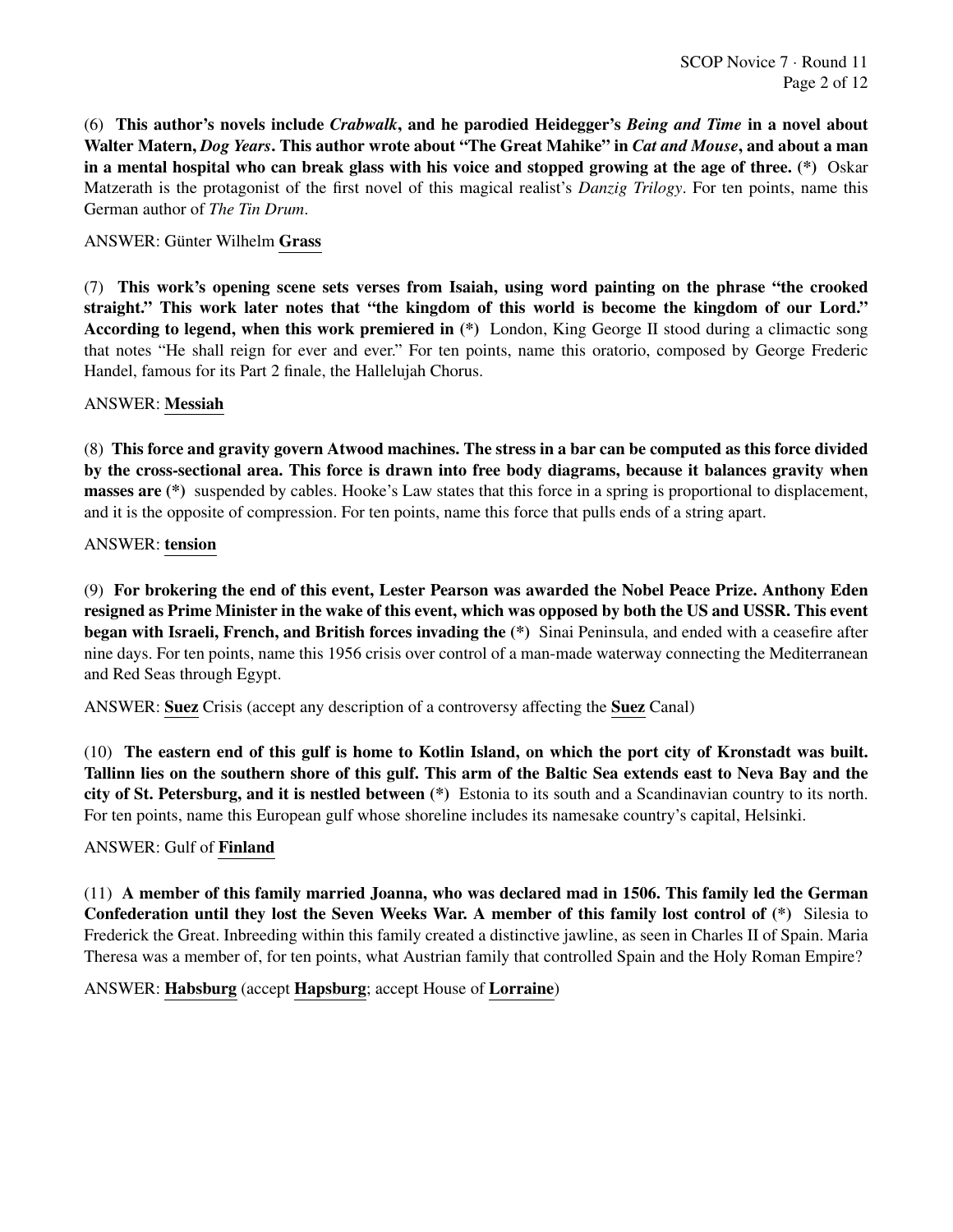(12) Before this play begins, the protagonist's husband, Allan Grey, kills himself after his wife learns he is gay. The protagonist's boyfriends include Shep Huntleigh and Mitch Mitchell, and she is nearly raped by her brother-in-law, (\*) Stanley. This play is set in a New Orleans neighborhood where Stella Kowalski's sister declares she has "always depended on the kindness of strangers." For ten points, name this play about Blanche DuBois, written by Tennessee Williams.

# ANSWER: A Streetcar Named Desire

(13) This civilization's thinkers developed a belief in material monism, the idea that all objects in the world are made of a single "first element." One such thinker from this civilization, (\*) Anaximenes [ah-nax-ih-menees], believed that that element was air; another thinker, Thales [thay-lees], believed it was water. For ten points, name this civilization whose natural philosophers from Miletus inspired its later schools, such as the Lyceum of Aristotle in Athens.

ANSWER: ancient Greece (accept Miletus until it is read, but do not accept other specific Greek city-states)

(14) A textbook analysis of these reactions is often depicted in the two halves of a Galvanic cell. The mnemonic "OIL RIG" describes the process of these reactions. Decomposition is an example of this type of reaction, as is (\*) combustion, because electrons are transferred from carbon to oxygen in the air. For ten points, name this type of chemical reaction in which oxidation states change, named for the pair of half-reactions that compose them.

ANSWER: redox reactions (accept reduction-oxidation reactions; prompt on partial answers)

(15) This county was home to an expressionist art movement called "The Bridge." A man with a walking stick stands on a rocky mound in this country in *Wanderer above the Sea of Fog*, by Caspar David Friedrich. (\*) Franz Marc and several Russian emigrants to this country, including Wassily Kandinsky, founded a secession movement called Der Blaue Reiter [der "blue" "riter"]. For ten points, name this European country where the Bauhaus school was founded in Weimar [vye-mar] and briefly centered in Berlin.

ANSWER: Germany (accept Deutschland)

(16) In the book of Matthew, Jairus claimed that his daughter suffers from this condition before she is healed by Jesus. In John, Martha of Bethany professed her faith that Jesus could heal her brother of this condition, although he had had it for four days. To avoid this condition, Enoch and (\*) Elijah rode flaming chariots to ascend bodily to Heaven, and both Lazarus and Jesus recovered from this condition. For ten points, name this fate met by Jesus after the crucifixion, the opposite of being alive.

ANSWER: death (accept word forms like being dead)

(17) This man, while imprisoned for blaspheming, wrote another controversial pamphlet, *No Cross, No Crown*. Shortly after this man assisted George Fox in the purchase of West and East Jersey, King Charles II granted this man a larger tract of land, where he began a (\*) "Holy Experiment" for persecuted minorities, led by the Religious Society of Friends. For ten points, name this Quaker, the founder of an American colony led from Philadelphia.

#### ANSWER: William Penn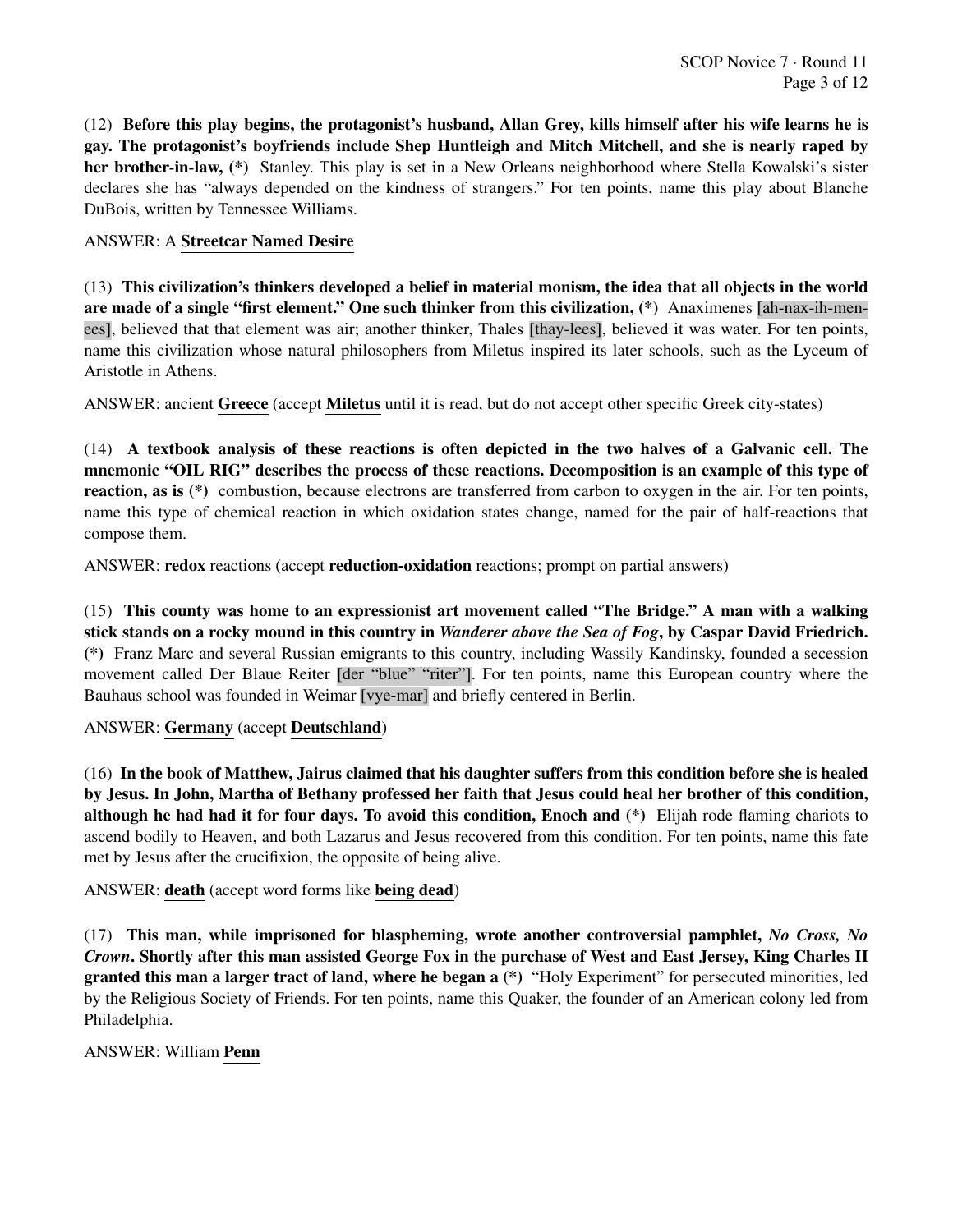(18) The most recent Nobel laureate from this country wrote *Red Sorghum Clan*. *Water Margin* is an early novel about outlaws in this country, whose Four Classics include a novel in which the Monkey King is trapped under a mountain by the Buddha, titled (\*) *Journey to the West*, and the *Romance of the Three Kingdoms*. A poet from this nation, Li Po, wrote during this country's Golden Age. For ten points, name this large Asian nation, whose Tang dynasty was known as its Golden Age.

ANSWER: People's Republic of China (accept Zhongguó or Zhonghuá Rénmin Gònghéguó; accept PRC)

(19) Jared Diamond discussed how this process, as part of a general exploitation of resources, doomed the Rapa Nui on Easter Island. The Sumatran oranguatan has become endangered due to this process, which is common in Indonesia as (\*) palm oil consumption has increased. For ten points, name this ecologically-dangerous process in which a tree-heavy biome is cleared and converted to human use, a process that is currently endangering the Amazon.

ANSWER: deforestation (accept word forms and equivalents that describe any type of forest being cleared or otherwise artificially destroyed; prompt on clearing before "cleared" is read; do not accept or prompt on natural processes like wildfires that may have the same effect)

(20) This integer is the smallest abundant number, as well as the square root of the largest perfect square in the Fibonacci sequence. A polyhedron with six vertices and eight faces will have this many edges. This **value, represented in hexadecimal as**  $(*)$  "C," is the number of edges on a cube and the number of faces on a dodecahedron. For ten points, name this smallest integer divisible by both 4 and 6, the number of items in a dozen.

ANSWER: twelve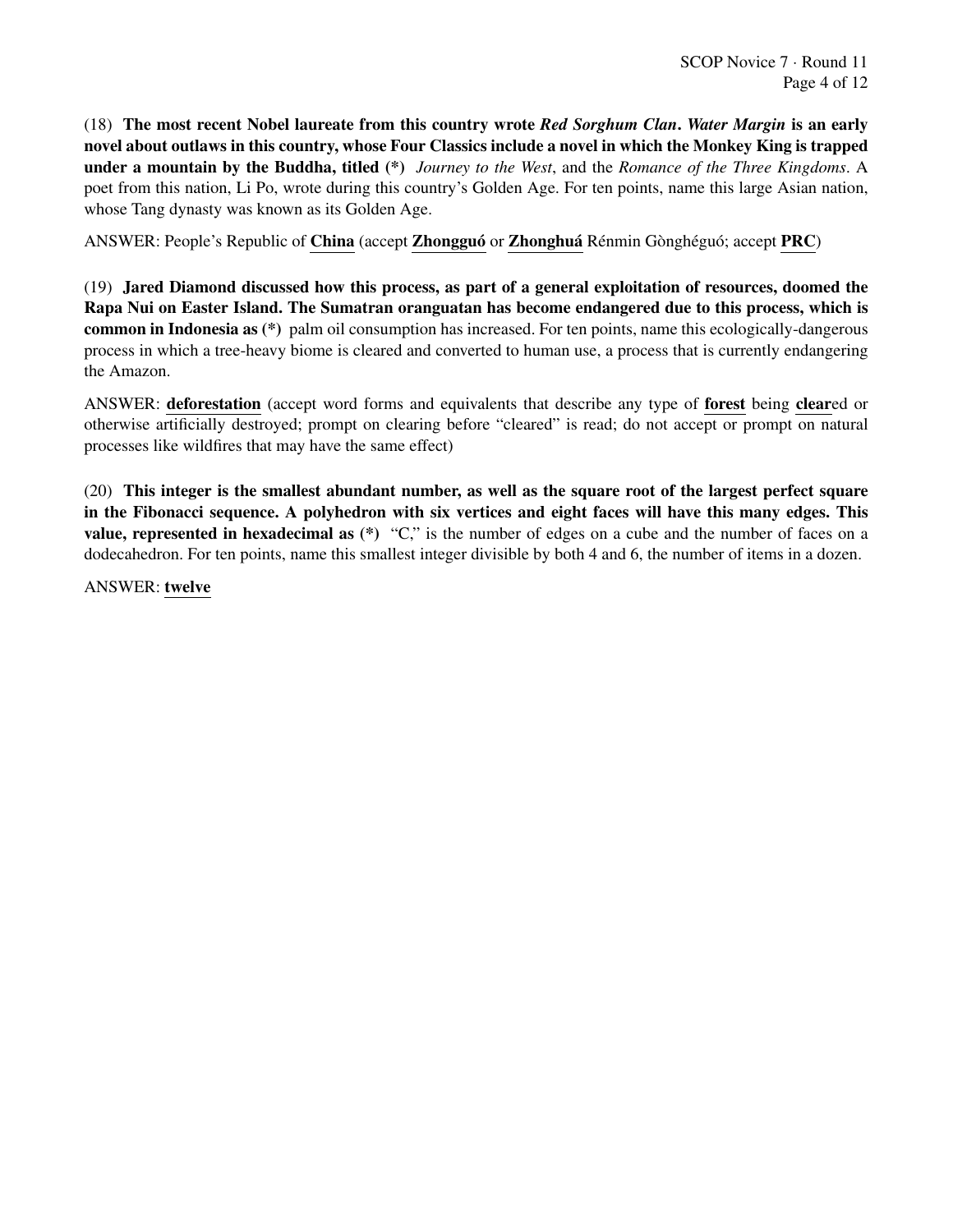# Bonuses

(1) For ten points each, answer the following about French colonization of North America.

This large region, which stretched from modern-day New Orleans into Canada, was explored by Jolliet and Marquette and purchased by Thomas Jefferson in 1803.

ANSWER: Louisiana (accept Louisiana Purchase; prompt on New France)

In the 17th century, several dozen members of this group of French Protestants settled in South Carolina. Tolerance of these people in France was briefly granted by the 1598 Edict of Nantes [nahnt].

# ANSWER: Huguenots

This French colony in what is now the maritime provinces of Canada fell into British hands during the French and Indian War, after which many French exiles re-settled in Louisiana, becoming known as "Cajuns."

# ANSWER: Acadia

(2) Boo! Answer the following about the supernatural in English literature, for ten points each.

At the beginning of this Shakespeare play, the title prince of Denmark meets the ghost of his father, who had been killed by King Claudius. To expose Claudius's guilt, the prince feigns insanity around Ophelia and Gertrude, and questions whether it is better "to be or not to be" in this play.

ANSWER: The Tragedy of Hamlet, Prince of Denmark

In this author's only novel, *The Picture of Dorian Gray*, a portrait painted by Basil Hallward ages while its subject remains young. This man also wrote satirical plays like *The Importance of Being Earnest*.

# ANSWER: Oscar Fingal O'Flahertie Wills Wilde

In this Henry James novel, the ghosts of Peter Quint and Miss Jessel haunt Miles, Flora, and their governess.

# ANSWER: The Turn of the Screw

(3) Giovanni Schiaparelli's [sk'yah-pa-relli's] discovery of these structures in 1877, and the ensuing mistranslation from his Italian, inspired many science fiction writers to speculate about the existence of life. For ten points each,

Name these hypothesized paths that were supposedly caused by the flowing of liquid water. The *Mariner* missions proved that these canyon-like natural features did not exist.

ANSWER: canals or channels (accept canali; accept, but do *not* otherwise reveal, descriptions of canals on Mars)

Schiaparelli's canals were discovered on this "Red Planet," which is orbited by Phobos and Deimos.

# ANSWER: Mars

The mistake of the canals was deemed to be one of these tricks of the eye. The "Face on Mars" is another one of these images, which the brain interprets as something it is not.

ANSWER: (optical or visual) illusion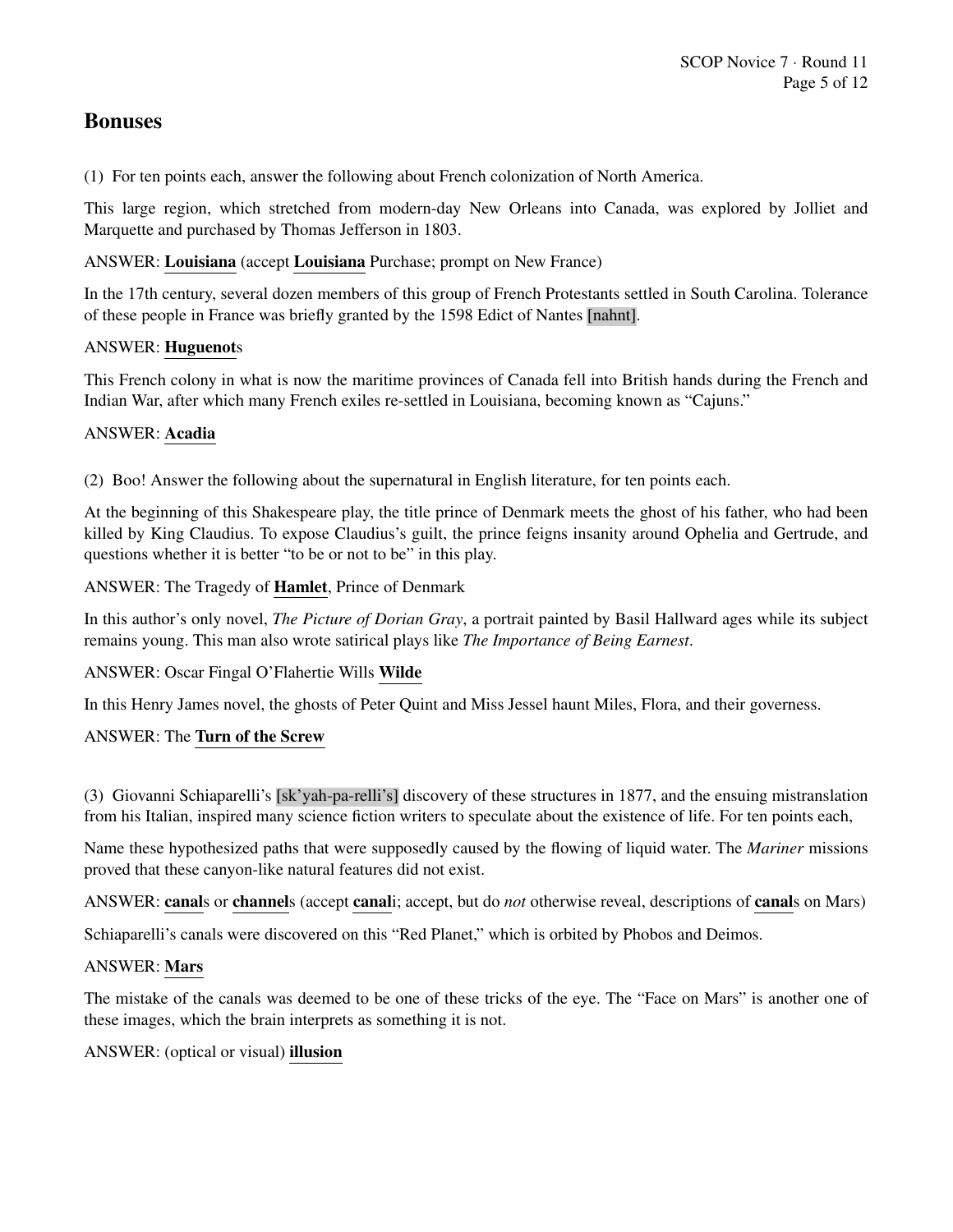SCOP Novice 7 · Round 11 Page 6 of 12

(4) In a Gottfried Helnwein parody of this painting titled *Boulevard of Broken Dreams*, Humphrey Bogart, James Dean, Marilyn Monroe, and Elvis Presley replace the main figures of the original. For ten points each,

Name this painting that shows three patrons of a late night diner being served by a man in white. A sign advertising Phillies cigars sits above the diner.

#### ANSWER: Nighthawks

This American artist painted *Nighthawks*. He also painted a single attendant at the pumps in *Gas*, and a striped barber pole on an empty street in his *Early Sunday Morning*.

#### ANSWER: Edward Hopper

Edward Hopper also created this painting of two women wearing the same hat having a conversation at a restaurant. Part of the title of this painting can be seen on a red sign in the background.

#### ANSWER: Chop Suey

(5) For ten points each, name the following European explorers of the Pacific.

In the late 13th century, this Venetian merchant saw the coast of the Pacific Ocean on his visit to China, then wrote a chronicle of his trip that inspired future explorers.

#### ANSWER: Marco Polo

The South American strait connecting the Atlantic and Pacific Oceans north of Tierra del Fuego is named for this Portuguese explorer, who died in the Philippines but whose men were the first to circumnavigate the globe.

#### ANSWER: Ferdinand Magellan

This British explorer mapped Newfoundland, in addition to becoming the first European to map the east coast of Australia, to circumnavigate New Zealand, and to visit Hawaii, where he was killed in 1779.

#### ANSWER: James Cook

(6) For ten points each, answer the following about the career of Linus Pauling.

Pauling developed this concept, the tendency of an atom to attract electrons, by introducing one of the first scales to measure it. On that scale for this quantity, fluorine has the highest value at 3.98.

#### ANSWER: electronegativity

Based on early, flawed images, Pauling proposed that DNA took this shape. Rosalind Franklin's images, far clearer than what Pauling used, allowed Watson and Crick to announce that DNA is shaped as a double helix instead.

#### ANSWER: triple helix

Pauling attacked legitimate studies done by this premier medical research center and clinic in Minnesota for not agreeing with his studies on Vitamin C.

#### ANSWER: Mayo Clinic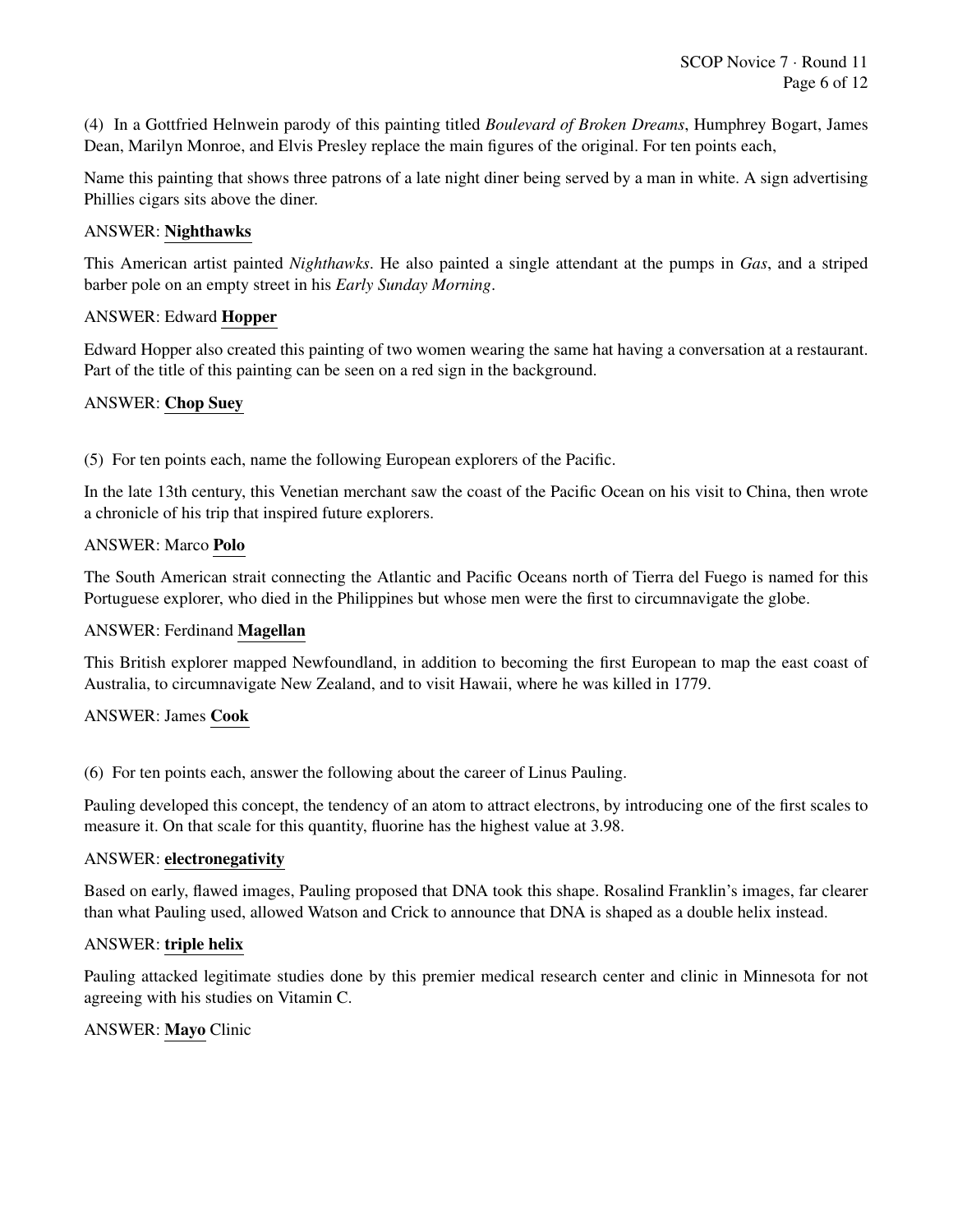(7) For ten points each, give the following related to the unpredictable nature of the Mississippi River.

In 1881, the Mississippi flooded and adopted a new channel east of this state's city of Kaskaskia. Kaskaskia served as this state's first capital city, before moving to Vandalia and, later, Springfield.

#### ANSWER: Illinois

This small Missouri city is found on the north shore of the Kentucky Bend in the Mississippi River. This city names a fault line that, in 1811 and 1812, erupted in a series of massive earthquakes that legendarily made the Mississippi run backward.

#### ANSWER: New Madrid (accept New Madrid fault (line))

The Mississippi changed course after the 1812 New Madrid earthquakes, causing the towns of Reverie and Corona in this U.S. state to end up on the Arkansas side of the river. Those towns are just north of this state's largest city, Memphis.

#### ANSWER: Tennessee

(8) This novel opens with a character facing a firing squad while recalling the first time he saw ice. For ten points each,

Name this novel set in Macondo about several generations of the Buendia family. The men of the family are all named Jose Arcadio or Aureliano.

#### ANSWER: One Hundred Years of Solitude (accept Cien años de soledad)

*One Hundred Years of Solitude* was written by this Colombian author of *Chronicle of a Death Foretold* and *Love in the Time of Cholera*, who died in 2014.

#### ANSWER: Gabriel García Márquez (prompt on "Marquez")

In *One Hundred Years of Solitude* a baby with a pig's tale is consumed by these insects. Red and black insects of this type have an epic battle in miniature in a scene from Henry David Thoreau's *Walden*.

#### ANSWER: ants (accept formicidae or formicids)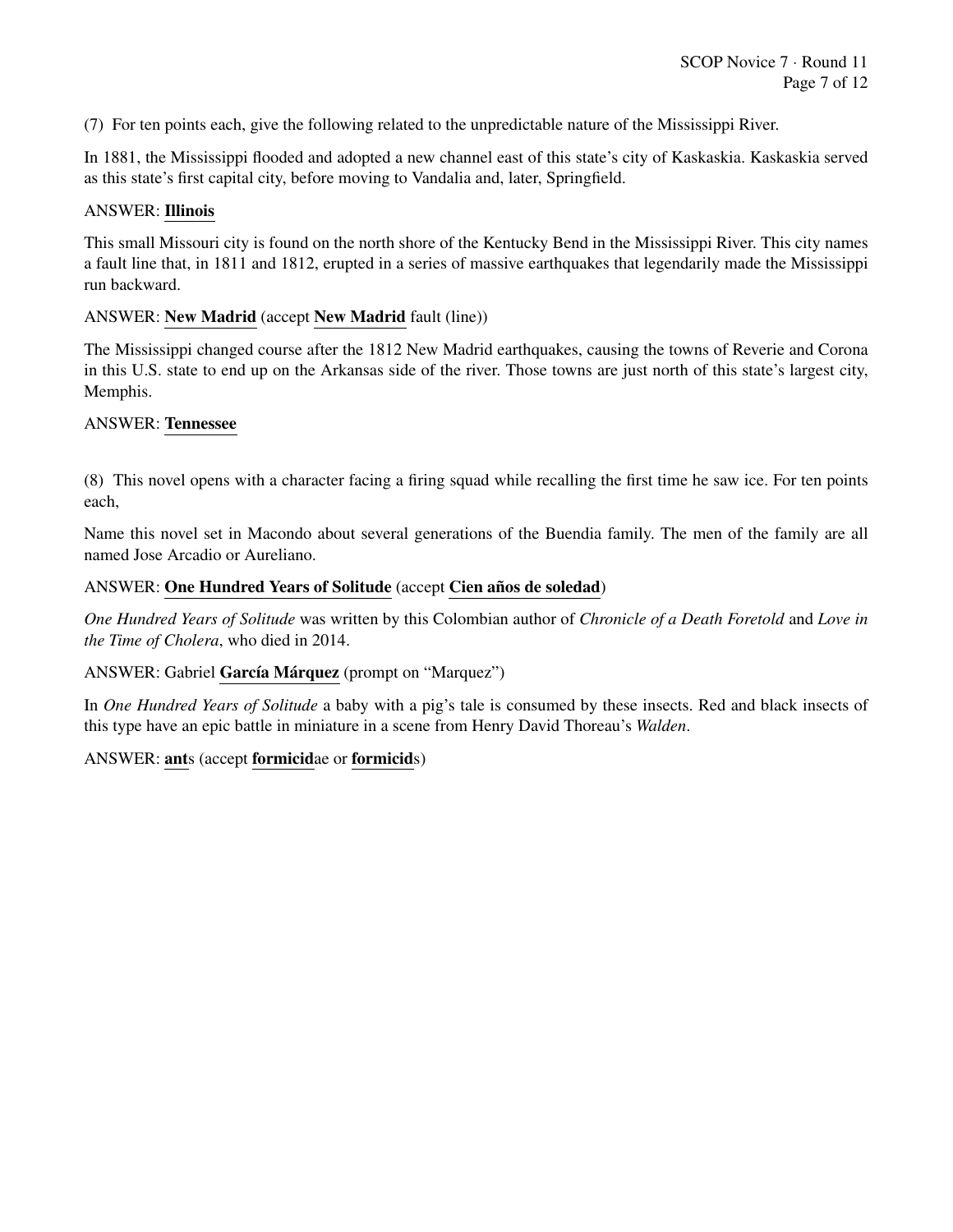(9) Seventy-five million years ago, this being killed billions of aliens by exploding hydrogen bombs inside volcanoes. For ten points each,

Name this dictator of the Galactic Confederacy. The souls of those aliens are called thetans in a 20th century religious story, in which this being is said to be locked in a mountain prison somewhere.

#### ANSWER: Xenu (accept Xemu)

The Xenu story is "Incident II" in the mythos of this belief system, proposed by L. Ron Hubbard as the basis of a church he founded in the 1950s. You can give either the name of the church or the pseudoscientific philosophy it is based on.

#### ANSWER: (Church of) Scientology or Dianetics

This U.S. state is home to Church of Scientology headquarters near San Jacinto, and to numerous Scientology facilities in Hollywood.

# ANSWER: California

(10) This process takes place across a semi-permeable membrane: that is, a barrier that allows certain molecules to pass through it. For ten points each,

Name this passive diffusion of water and dissolved particles down a concentration gradient.

#### ANSWER: osmosis

Osmotic pressure is this type of property, as it depends on the quantity of solute present, not the type of solute involved.

#### ANSWER: colligative property

Another example of a colligative property is the depression of this point, the temperature at which the solid-liquid phase transition takes place.

#### ANSWER: freezing point (accept melting point)

(11) The 2016 election's "October surprise" may have been the revelation of a 2005 conversation involving this man, then a co-host of *Access Hollywood*. For ten points each,

Name this man who lost his job on the *Today* show for having joined Donald Trump in lewd "locker room" talk promoting sexual assault.

#### ANSWER: Billy Bush

Early in 2016, Billy Bush was criticized for conducting a poor interview with this Team USA swimmer, allowing him to lie about being robbed at gunpoint in Rio de Janeiro.

#### ANSWER: Ryan Lochte

This *Today* show weatherman vociferously argued with Bush over his defense of Lochte's story.

#### ANSWER: Al Roker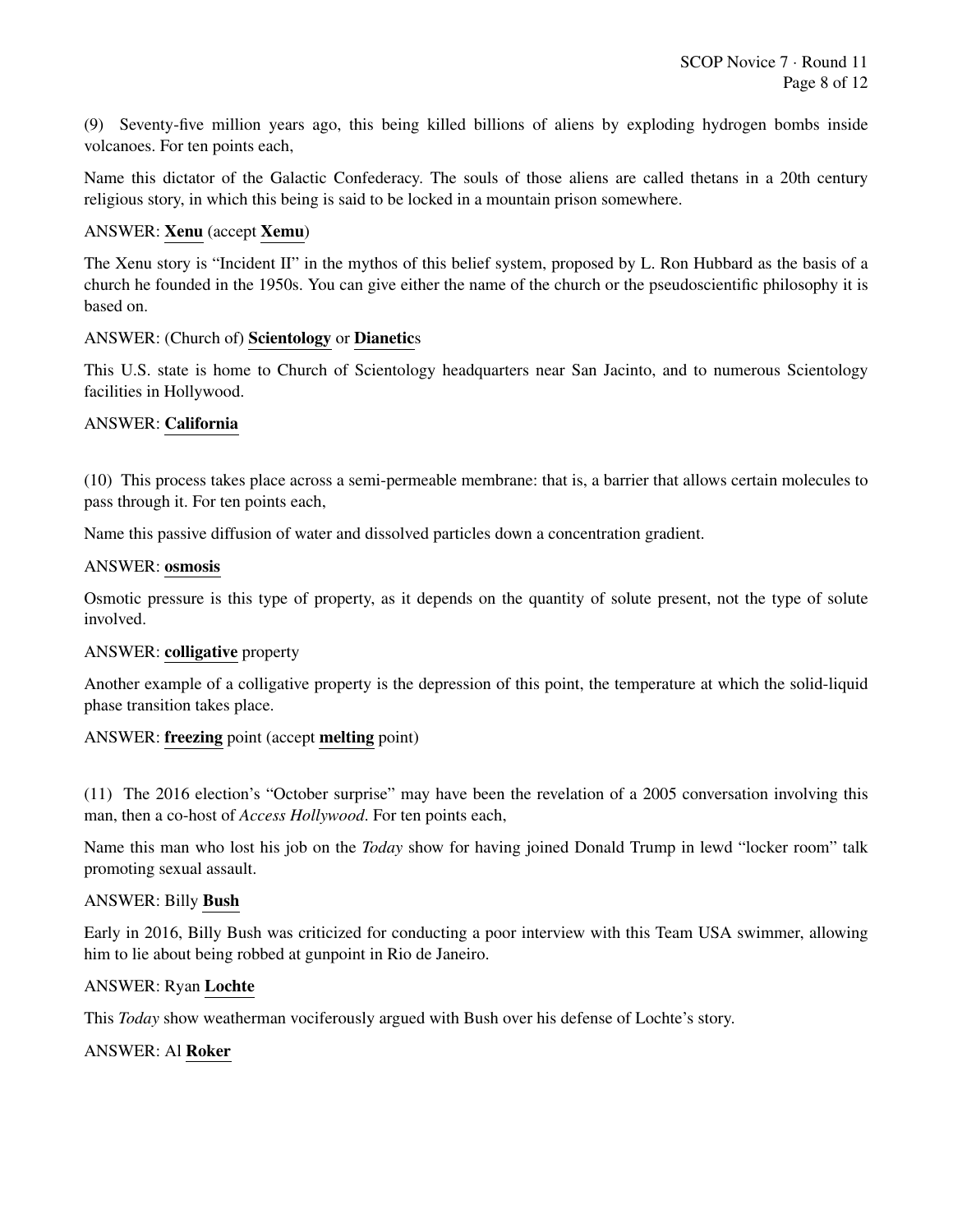(12) In August 2016, the number of detainees at this facility dropped to 61, but analyists remain pessimistic about its potential closure before 2017. For ten points each,

Name this controversial military prison, whose prisoners include Khalid Sheikh Mohammed, the "architect" of the 9/11 attacks. President Obama's initial campaign promises included a pledge to close this facility.

ANSWER: Guantanamo Bay (Naval Base, Detention Center, or other equivalents; accept Gitmo or GTMO)

The Guantanamo Bay detention center is located on this Caribbean island. The U.S. pays a few thousand dollars annually to lease the land at Guantanamo, but since its revolution in the 1950s, this country's Communist government traditionally refuses to cash the check.

#### ANSWER: Cuba

Prison conditions at Guantanamo Bay are often compared to those of this now-closed prison in Iraq. In 2004, photo evidence of torture and abuse of prisoners at this site, as well as internal memos claiming the Geneva Convention did not apply to certain interrogations, led to heavy criticism of the Bush administration.

# ANSWER: Abu Gharib

(13) Francisco Solano Lopez was killed in desperate fighting at the end of this war. For ten points each, ´

Name this 1864-1870 war, by far the deadliest in South American history, in which more than two-thirds of Paraguay's adult men died.

#### ANSWER: War of the Triple Alliance

Paraguay began the war with an invasion of this country's Mato Grosso province. This country, with Argentina and Uruguay, formed the Triple Alliance against Paraguay.

#### ANSWER: Brazil

Solano López was killed during the Campaign of the Hills, a guerrilla campaign fought after the fall of this Paraguayan capital city.

#### ANSWER: Asunción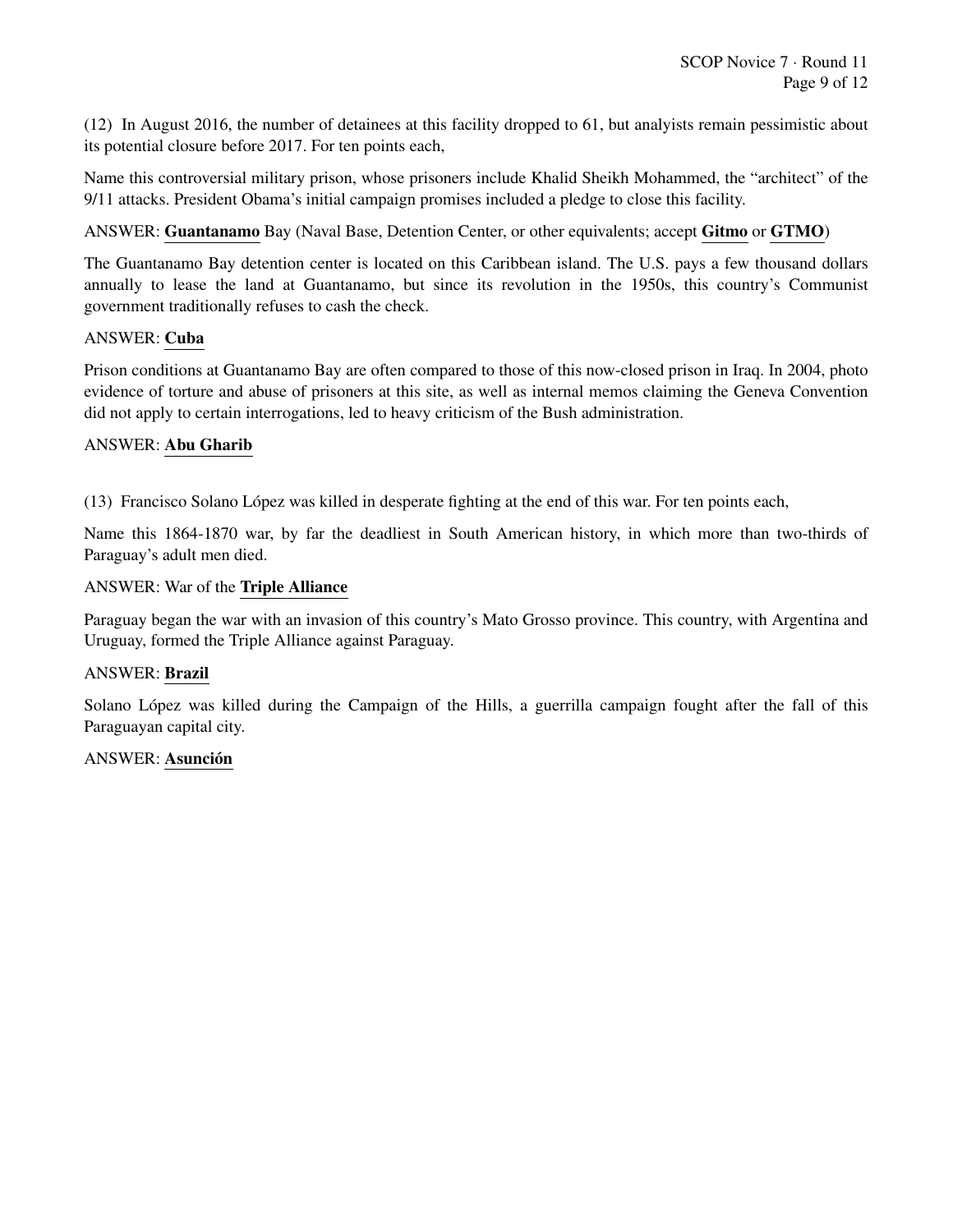(14) A "Great" one of these in 1666 was recorded in the diary of Samuel Pepys ["peeps"], and destroyed St Paul's Cathedral and and other London landmarks. For ten points each,

Name this type of destructive event. A poem about another of these in 1666 asks God to "the world no longer let me love" since "my hope and treasure lies above," after reflecting that "my pleasant things in ashes lie."

ANSWER: fires (accept reasonable equivalents, like conflagrations; accept Great Fire of London; accept Verses upon the Burning of our House, July 10th, 1666)

The poem "Verses upon the Burning of our House, July 10th, 1666" is by this early American poet, who wrote "if ever two were one, then surely we" in "To My Dear and Loving Husband."

#### ANSWER: Anne Dudley Bradstreet

Anne Bradstreet's poems were collected and published, possibly without her knowledge, in a volume titled *The Tenth [This] Lately Sprung Up in America*. These mythical beings included Terpsichore and Thalia.

ANSWER: muses (accept The Tenth Muse Lately Sprung Up in America)

(15) For ten points each, answer the following about using mathematical formulas wisely.

The formula "area equals one-half times a times b times the sine of angle C" will find the area of one of these shapes, but you wouldn't use it if angle C is a right angle. Sine of 90 degrees is 1, so that formula reduces to "the area of this shape equals one-half times base times height."

#### ANSWER: (right) triangle

The distance formula, d equals the square root of the sum of the squares of the differences of the corresponding coordinates, has an undeserved reputation for being complicated; in two dimensions, the distance can be drawn as the hypotenuse of a right triangle, making the distance formula a disguised version of this formula, named for a Greek.

#### ANSWER: Pythagorean formula (theorem, etc.)

The quadratic formula is great for some quadratic equations, but if the equation is of the form "1 x squared plus b x equals 0," then the two solutions are easy enough to find without it. Give *either* solution, in terms of b if necessary.

ANSWER: 0 or negative b (only need one of the two answers to get points; if they give two answers, accept both correct answers in either order, but if two answers are given and one is incorrect, the whole answer is incorrect.)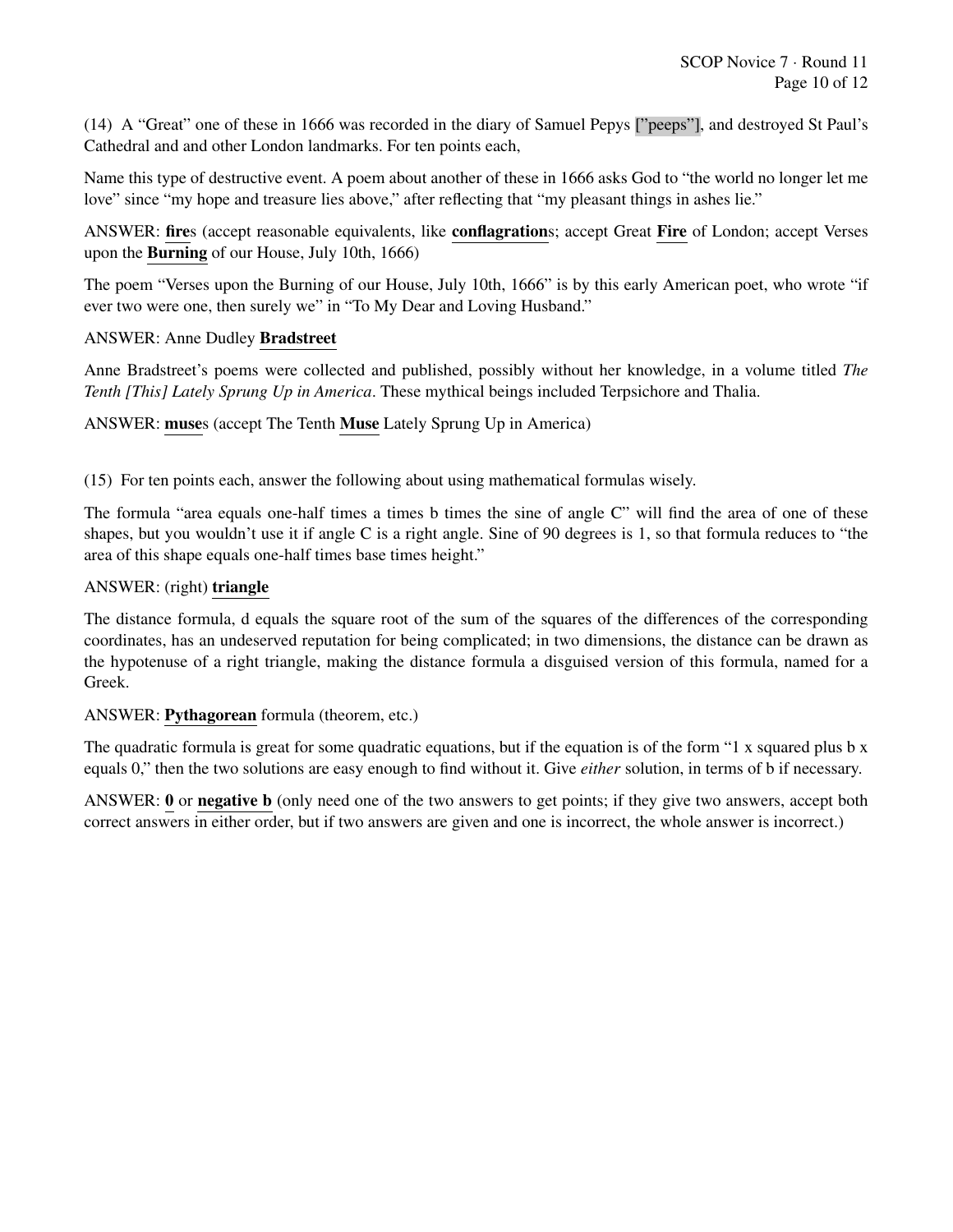(16) For ten points each, answer the following about the Russian composer Modest Mussorgsky.

Mussorgsky composed this tone poem, depicting Satanic rituals during a witches' sabbath on St. John's Eve, very early in his career. He was unable to work this piece into a larger work, and it was therefore never performed in his lifetime.

#### ANSWER: Night on (the) Bald Mountain (accept Night on (the) Bare Mountain)

This colleague of Mussorgsky arranged "Night on Bald Mountain," and dozens of other Mussorgsky works, for orchestra. His own compositions include the *Easter Festival Overture*" and "Flight of the Bumblebee."

#### ANSWER: Nikolai Rimsky-Korsakov

Mussorgsky's "Night on Bald Mountain" was arranged for full orchestra by Leopold Stokowski for this 1940 Walt Disney film, which also included Paul Dukas' "The Sorcerer's Apprentice."

#### ANSWER: Fantasia

(17) The "dia" and "para" forms of this behavior induce fields in opposite directions of each other. For ten points each,

Name this property of materials to be attracted or repelled by a certain type of field.

ANSWER: magnetism (accept word forms; accept diamagnetism and/or paramagnetism)

This "permanent" form of magnetism was first observed in iron, inspiring the prefix in its name.

#### ANSWER: ferromagnetism

Gauss's Law of Magnetism forbids the existence of these entities, which would be particles with magnetic charge, but no north or south ends.

#### ANSWER: magnetic monopole

(18) This seer was struck blind for mediating a dispute between Hera and Zeus over the difference in experiences of men and women. For ten points each,

Name this prophetic man from Greek myth, who had spent seven years as a woman after Hera caught him striking a pair of snakes.

#### ANSWER: Tiresias

Like Tiresias [tye-REE-see-us], this mythological woman was both a prophet and cursed by the gods. This Trojan princess was cursed by Apollo to make accurate predictions, but never to be believed.

#### ANSWER: Cassandra

This historical Greek position was held by a series of priestesses sat on a three-legged stool in their role as this oracle. This oracle may have been "inspired" by toxic gasses that rose through a fissure under the Temple of Apollo.

#### ANSWER: Pythias (accept Oracle at Delphi)